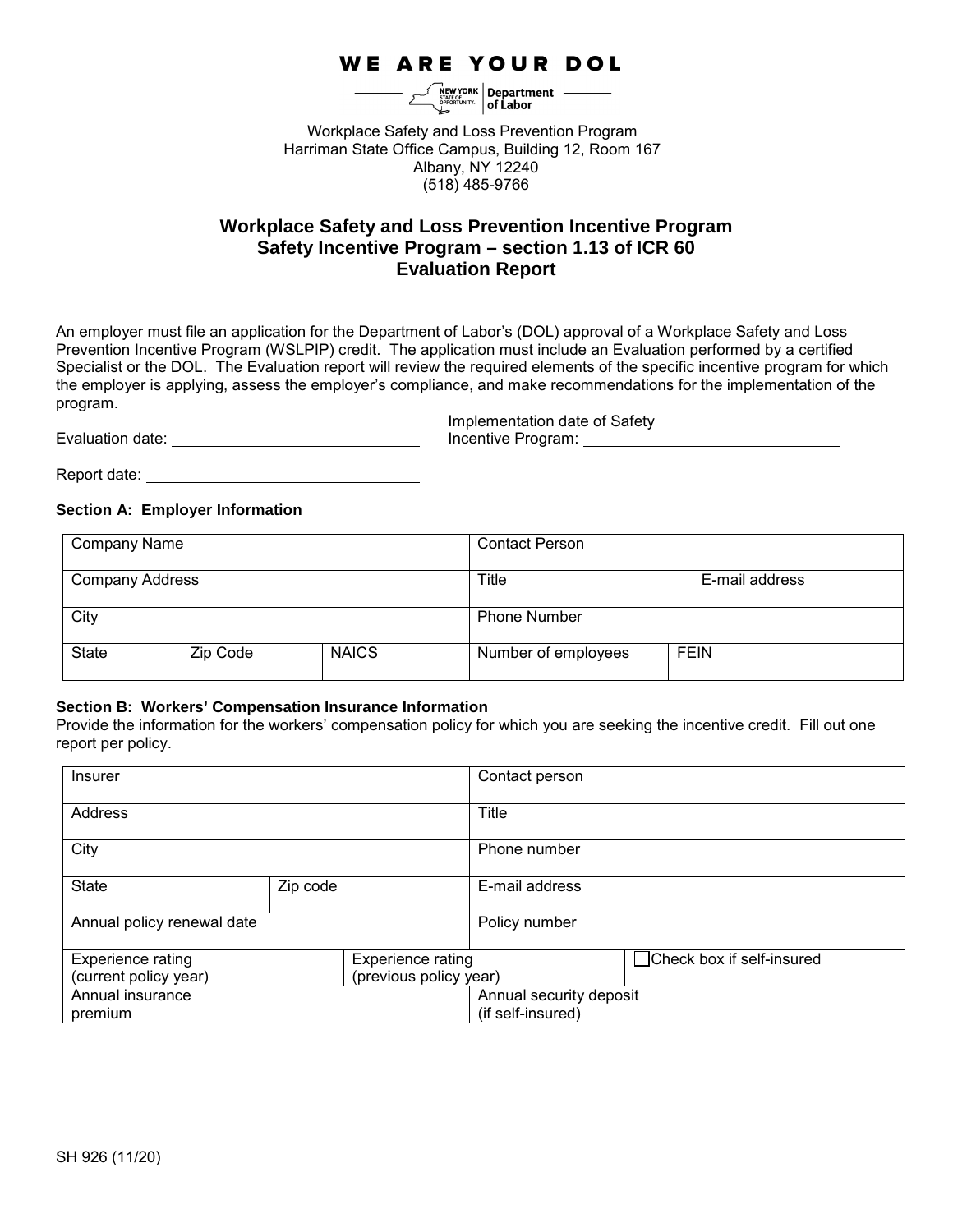## **Section C: Company Location(s) Information**

Give the physical address for all locations covered by the workers' compensation policy listed in Section B. Use Appendix A (SH 933) to list additional locations.

| Company Location #1 | <b>Management Contact</b><br>Name | Management<br><b>Contact Phone</b> | No. of<br>Employees | <b>Employee Representative</b> |
|---------------------|-----------------------------------|------------------------------------|---------------------|--------------------------------|
| Company Location #2 | <b>Management Contact</b><br>Name | Management<br><b>Contact Phone</b> | No. of<br>Employees | Employee Representative        |
| Company Location #3 | <b>Management Contact</b><br>Name | Management<br><b>Contact Phone</b> | No. of<br>Employees | <b>Employee Representative</b> |
| Company Location #4 | <b>Management Contact</b><br>Name | Management<br><b>Contact Phone</b> | No. of<br>Employees | <b>Employee Representative</b> |
| Company Location #5 | <b>Management Contact</b><br>Name | Management<br><b>Contact Phone</b> | No. of<br>Employees | <b>Employee Representative</b> |

## **Section D: Employee Representative(s) Information**

Use Appendix A (SH 933) to list additional employee representatives.

| Employee Representative (#1) | Bargaining Unit (if applicable) |
|------------------------------|---------------------------------|
| Work location                | Phone number                    |
| Employee Representative (#2) | Bargaining Unit (if applicable) |
| Work location                | Phone number                    |
| Employee Representative (#3) | Bargaining Unit (if applicable) |
| Work location                | Phone number                    |

### **Section E: Synopsis of Employer**

Describe the employer's primary business activity at the locations in which the program has been implemented.

#### **Section F: Review of Employer Safety Incentive Program**

A Safety Incentive Program seeks to prevent occupational illnesses and injuries by identifying, preventing, evaluating, and controlling workplace hazards. To qualify for an incentive, a Safety Incentive Program shall be documented in writing and communicated in languages and methods clearly understood by all employees. The final, approved Safety Incentive Program plan shall be provided to the designated employee representative(s) in each workplace location or to the recognized representative of each collective bargaining unit, where applicable, and shall be made available to all employees upon request.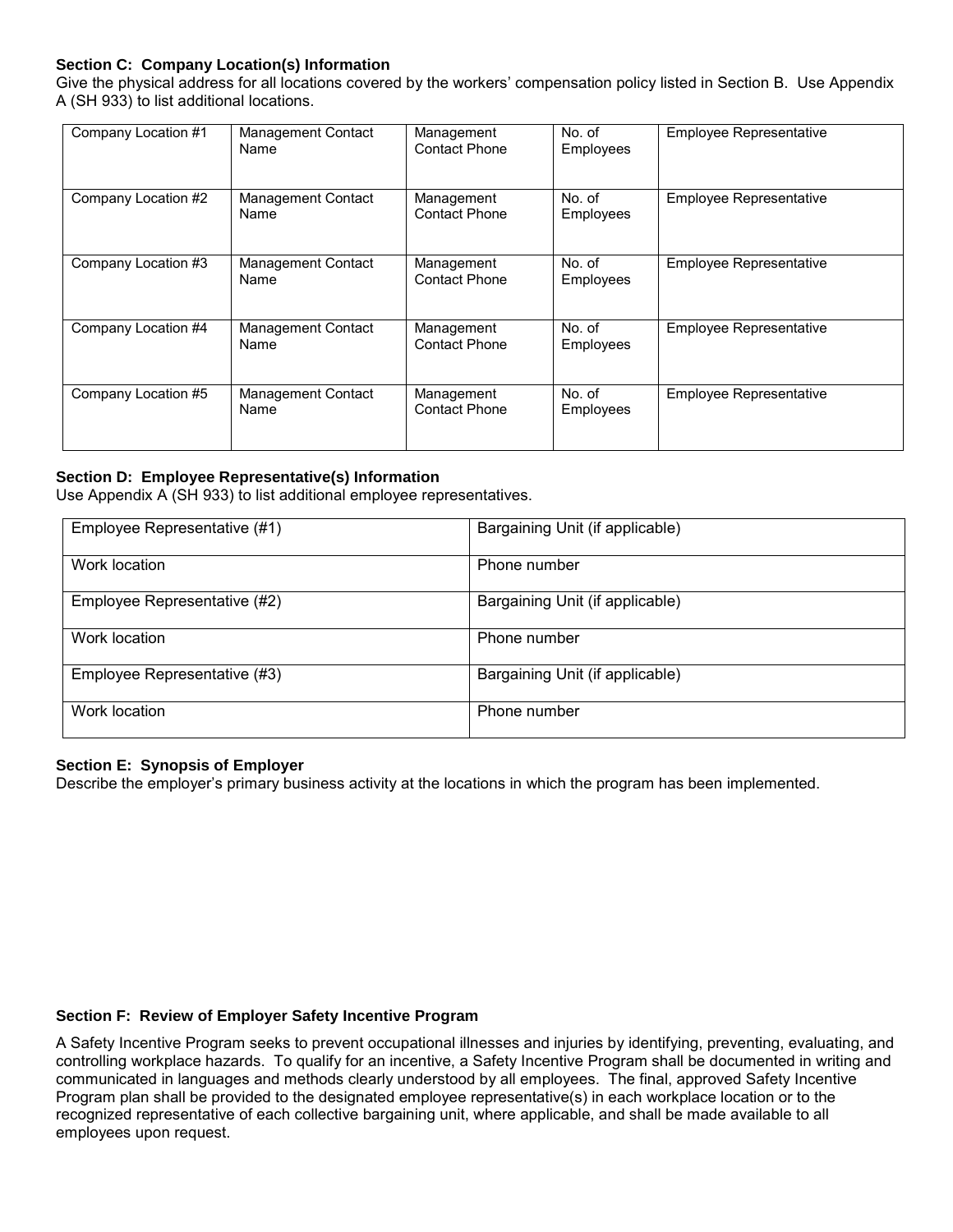Policies, procedures, and practices that: (i) identify, uncover, and evaluate occupational safety and workplace health hazards; (ii) minimize or eliminate known or suspected occupational safety and workplace health hazards; (iii) protect employees from occupational safety and workplace health hazards; (iv) ensure managements role and leadership in promoting workplace safety and health throughout the organization through the maintenance and promotion of the policies and procedures designed to improve workplace safety and health; and (v) communicate the nature of safety and health hazards to employees.

Does this program element meet the Department's requirements?  $\Box$  Yes  $\Box$  No

| Yes | $\Box$ Nc |
|-----|-----------|
|     |           |

Did you make any recommendations to implement program element #1? Yes No

Please provide an assessment of the employer's compliance with this program element and list any recommendations you made for the program's implementation of this element.

## Program Element #2

Communication of the goals of the Safety Incentive Program and the mechanisms which will be utilized to achieve the goals so that all personnel will understand that management is committed to workplace safety.

| Does this program element meet the Department's requirements? | $\Box$ Yes $\Box$ No |  |
|---------------------------------------------------------------|----------------------|--|
|                                                               |                      |  |

| Did you make any recommendations to implement program element #2? | $\Box$ Yes $\Box$ No |  |
|-------------------------------------------------------------------|----------------------|--|
|-------------------------------------------------------------------|----------------------|--|

Please provide an assessment of the employer's compliance with this program element and list any recommendations you made for the program's implementation of this element.

## Program Element #3

| Assignment and communication of roles and responsibilities for all aspects of the Safety Incentive Program to managers, |
|-------------------------------------------------------------------------------------------------------------------------|
| supervisors, and employees. The assignment of responsibilities shall be accomplished through written notification. The  |
| notification shall also articulate the means by which managers, supervisors and employees will be held accountable for  |
| implementing the Safety Incentive Program. The written notification must provide a designated contact or contacts that  |
| will be available to answer questions regarding any practice or procedure implemented by the employer.                  |

| Does this program element meet the Department's requirements?     | $\Box$ Yes $\Box$ No |  |
|-------------------------------------------------------------------|----------------------|--|
| Did you make any recommendations to implement program element #3? | $\Box$ Yes $\Box$ No |  |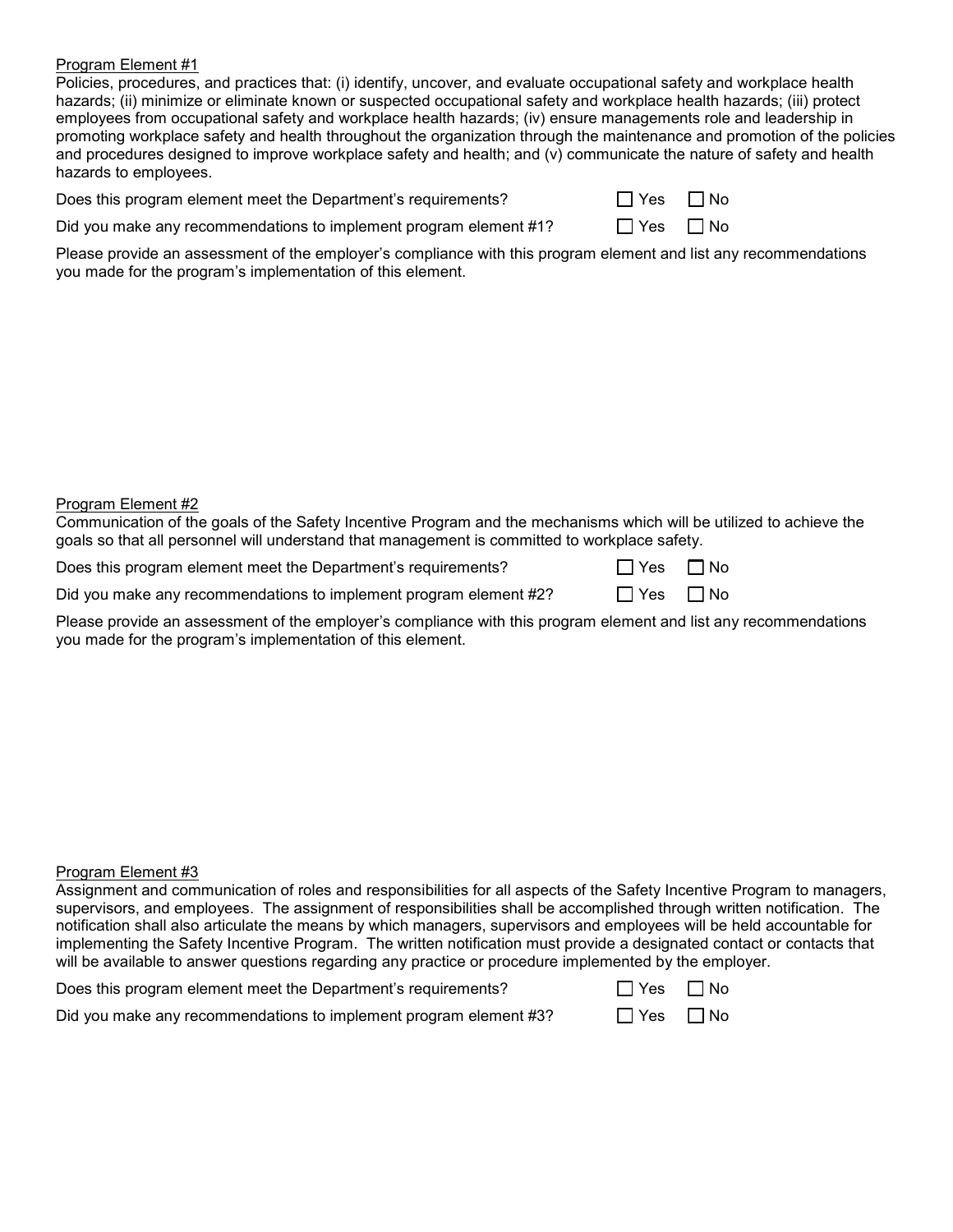Please provide an assessment of the employer's compliance with this program element and list any recommendations you made for the program's implementation of this element.

## Program Element #4

A mechanism to conduct on-going workplace safety inspections so that new or previously identified workplace hazards may be minimized or eliminated through the use of safe work practices, investment in equipment, engineering or administrative controls. On-going safety inspections shall be conducted with a frequency necessary to be effective.

Does this program element meet the Department's requirements?

| פכ | N٥ |
|----|----|
|    |    |

Did you make any recommendations to implement program element  $\#4$ ?  $\Box$  Yes  $\Box$  No

Please provide an assessment of the employer's compliance with this program element and list any recommendations you made for the program's implementation of this element.

## Program Element #5

Assurance that all workers at every site covered by the Safety Incentive Program are provided with appropriate and effective safety protections, including appropriate personal protective equipment that is properly used and maintained in good condition at all times.

| Does this program element meet the Department's requirements? | $\Box$ Yes $\Box$ No |  |
|---------------------------------------------------------------|----------------------|--|
|---------------------------------------------------------------|----------------------|--|

| 7 Yes | $\Box$ No |
|-------|-----------|
| T Yes | ⊟ No      |

Did you make any recommendations to implement program element #5?  $\Box$  Yes  $\Box$  No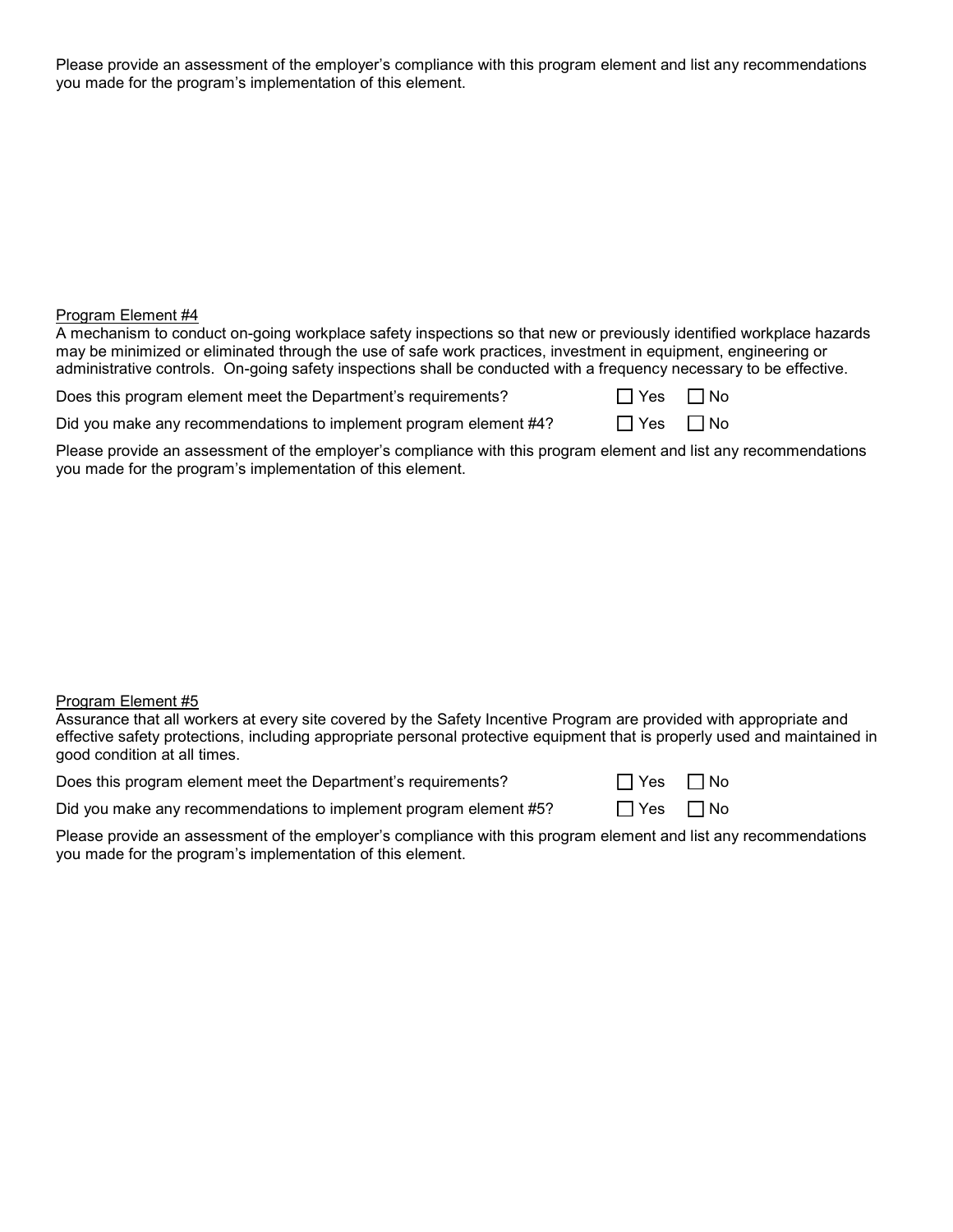Employee involvement in the structure and operation of the Safety Incentive Program to facilitate their commitment to achieving its goals and objectives. Employee involvement shall be accomplished through the designation of one or more employee representative(s) at each site where the Safety Incentive Program will be implemented or through the recognized representative of each collective bargaining unit, where applicable.

| Does this program element meet the Department's requirements? | $\Box$ Yes $\Box$ No |  |
|---------------------------------------------------------------|----------------------|--|
|---------------------------------------------------------------|----------------------|--|

| Did you make any recommendations to implement program element #6? | $\Box$ Yes $\Box$ No |  |
|-------------------------------------------------------------------|----------------------|--|
|-------------------------------------------------------------------|----------------------|--|

| YAS | N٥<br>ı |
|-----|---------|
|-----|---------|

Please provide an assessment of the employer's compliance with this program element and list any recommendations you made for the program's implementation of this element.

## Program Element #7

| Appropriate training for managers, supervisors, and employees that shall enable them to: (i) accomplish the tasks and  |
|------------------------------------------------------------------------------------------------------------------------|
| responsibilities assigned to them under the approved Safety Incentive Program; (ii) recognize potential hazards; (iii) |
| maintain safety protection in the work area; and (iv) reinforce employee safe work practices and the use of required   |
| protective measures.                                                                                                   |

Does this program element meet the Department's requirements?  $\Box$  Yes  $\Box$  No

Did you make any recommendations to implement program element #7?  $\Box$  Yes  $\Box$  No

Please provide an assessment of the employer's compliance with this program element and list any recommendations you made for the program's implementation of this element.

## Program Element #8

| A reliable procedure by which employees may notify management personnel, without fear of reprisal, of conditions that |  |
|-----------------------------------------------------------------------------------------------------------------------|--|
| appear hazardous or are not in compliance with the policies of the Safety Incentive Program.                          |  |

| Does this program element meet the Department's requirements? | $\Box$ Yes $\Box$ No |  |
|---------------------------------------------------------------|----------------------|--|
|---------------------------------------------------------------|----------------------|--|

|  |  |  | Did you make any recommendations to implement program element #8? |  | $\Box$ Yes $\Box$ No |
|--|--|--|-------------------------------------------------------------------|--|----------------------|
|--|--|--|-------------------------------------------------------------------|--|----------------------|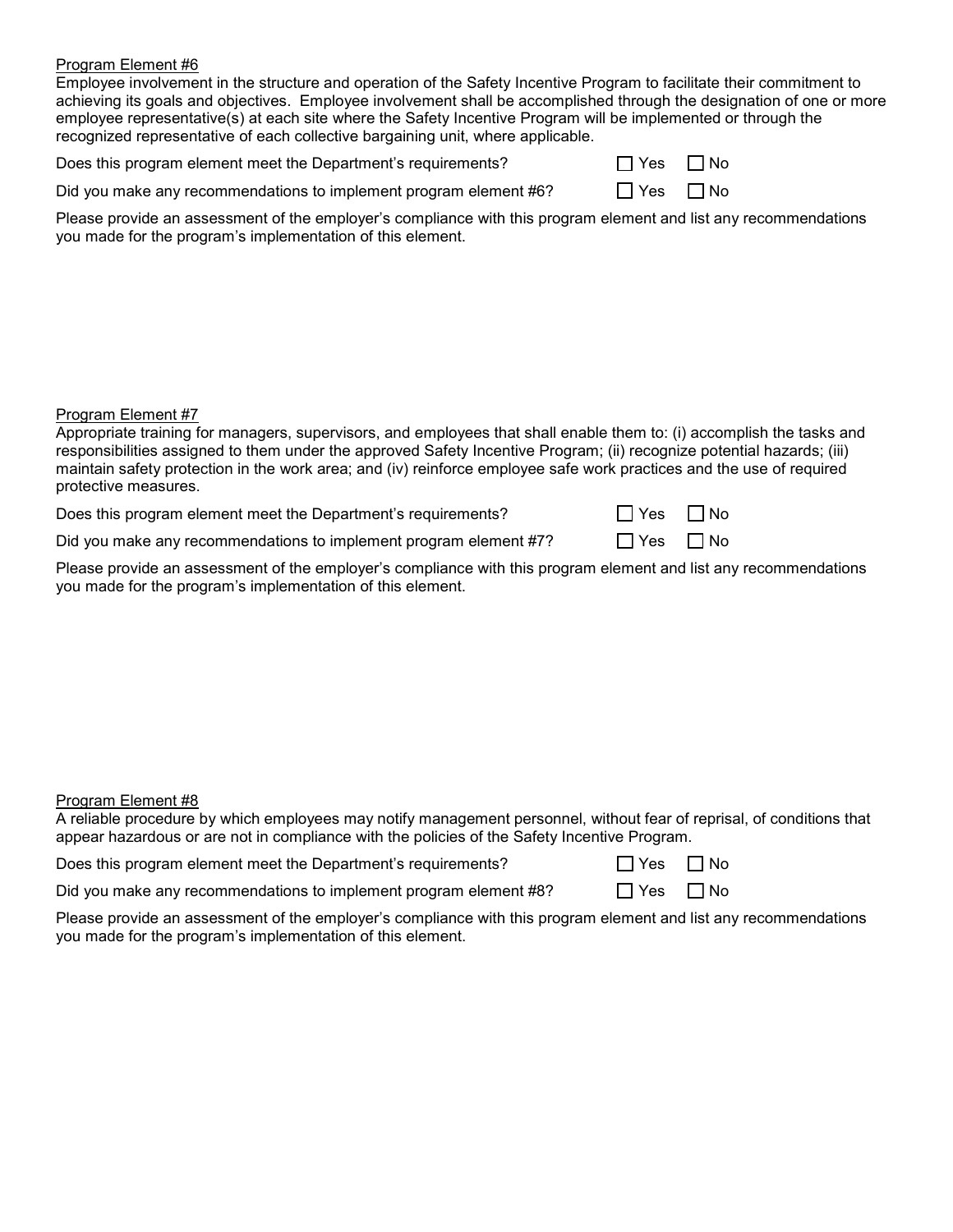A reliable procedure to respond to safety and health hazards in a timely and appropriate manner. Implement new or improved safety procedures that follow a hierarchy of controls, first using an appropriate combination of engineering and administrative controls to eliminate or minimize the hazard and then requiring employees who have exposure to the hazard to use personal protective equipment. Personal protective equipment must be designed to match the particular hazard and reduce the exposure of employees to that hazard.

Does this program element meet the Department's requirements?

| Yes |  | ∏ No |
|-----|--|------|
|-----|--|------|

Did you make any recommendations to implement program element #9?  $\Box$  Yes  $\Box$  No

Please provide an assessment of the employer's compliance with this program element and list any recommendations you made for the program's implementation of this element.

## Program Element #10

Investigation of accidents to identify the root cause(s) of the hazard(s) and prevent reoccurrences.

Does this program element meet the Department's requirements?  $\Box$  Yes  $\Box$  No

Did you make any recommendations to implement program element #10?  $\Box$  Yes  $\Box$  No

Please provide an assessment of the employer's compliance with this program element and list any recommendations you made for the program's implementation of this element.

## Program Element #11

A means to evaluate or analyze accident, injury and illness trends or data over time, in order to identify patterns and develop strategies for accident reduction and elimination. Such analysis should illustrate the effectiveness (or lack thereof) of any modification(s) to achieve the desired results.

| Does this program element meet the Department's requirements? | $\Box$ Yes $\Box$ No |  |
|---------------------------------------------------------------|----------------------|--|
|---------------------------------------------------------------|----------------------|--|

Did you make any recommendations to implement program element  $\#11$ ?  $\Box$  Yes  $\Box$  No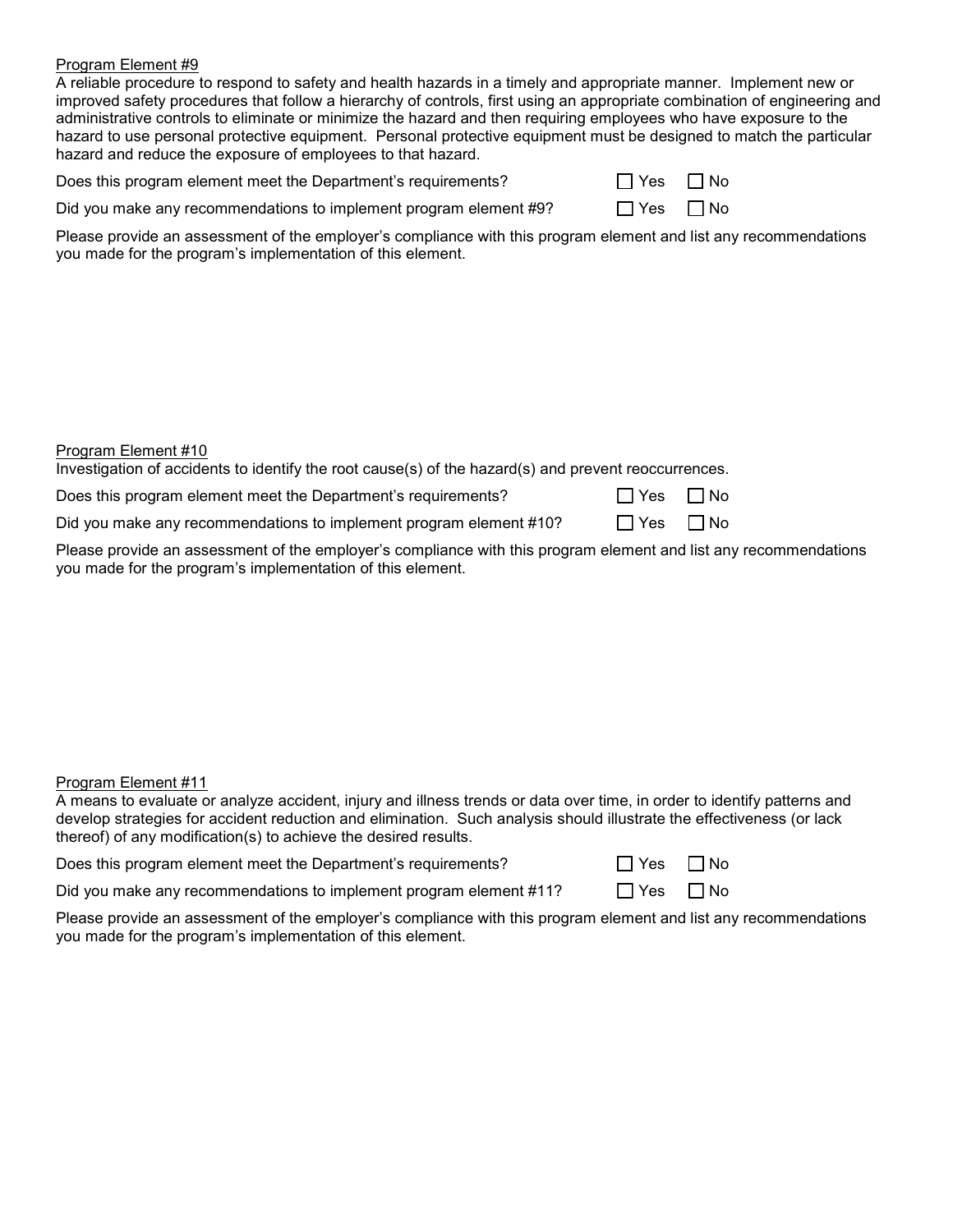A written emergency action plan that includes, at a minimum, procedures for reporting a fire or other emergency; procedures for emergency evacuation including type of evacuation and exit route assignments; procedures to be followed by employees who remain to secure critical plant operations before they evacuate; procedures to account for all employees after evacuation; and procedures to be followed by employees performing rescue or medical duties.

| Does this program element meet the Department's requirements? | $\Box$ Yes $\Box$ No |  |
|---------------------------------------------------------------|----------------------|--|
|---------------------------------------------------------------|----------------------|--|

Did you make any recommendations to implement program element #12?  $\Box$  Yes  $\Box$  No

Please provide an assessment of the employer's compliance with this program element and list any recommendations you made for the program's implementation of this element.

## Program Element #13

Procedures for transmitting and enforcing new or improved safe work practices through training, positive reinforcement, and correction of unsafe performance.

Does this program element meet the Department's requirements?  $\Box$ 

Did you make any recommendations to implement program element #13?  $\Box$  Yes  $\Box$  No

Please provide an assessment of the employer's compliance with this program element and list any recommendations you made for the program's implementation of this element.

## Program Element #14

Hazard assessments that are conducted whenever significant or dangerous new machinery, equipment or technology is introduced into the workplace or when working conditions materially change through new policies, procedures or processes.

Does this program element meet the Department's requirements?

| ∏ Yes | $\Box$ No |
|-------|-----------|
| 7 Yes | ΠN∩       |

Did you make any recommendations to implement program element  $\#14$ ?  $\Box$  Yes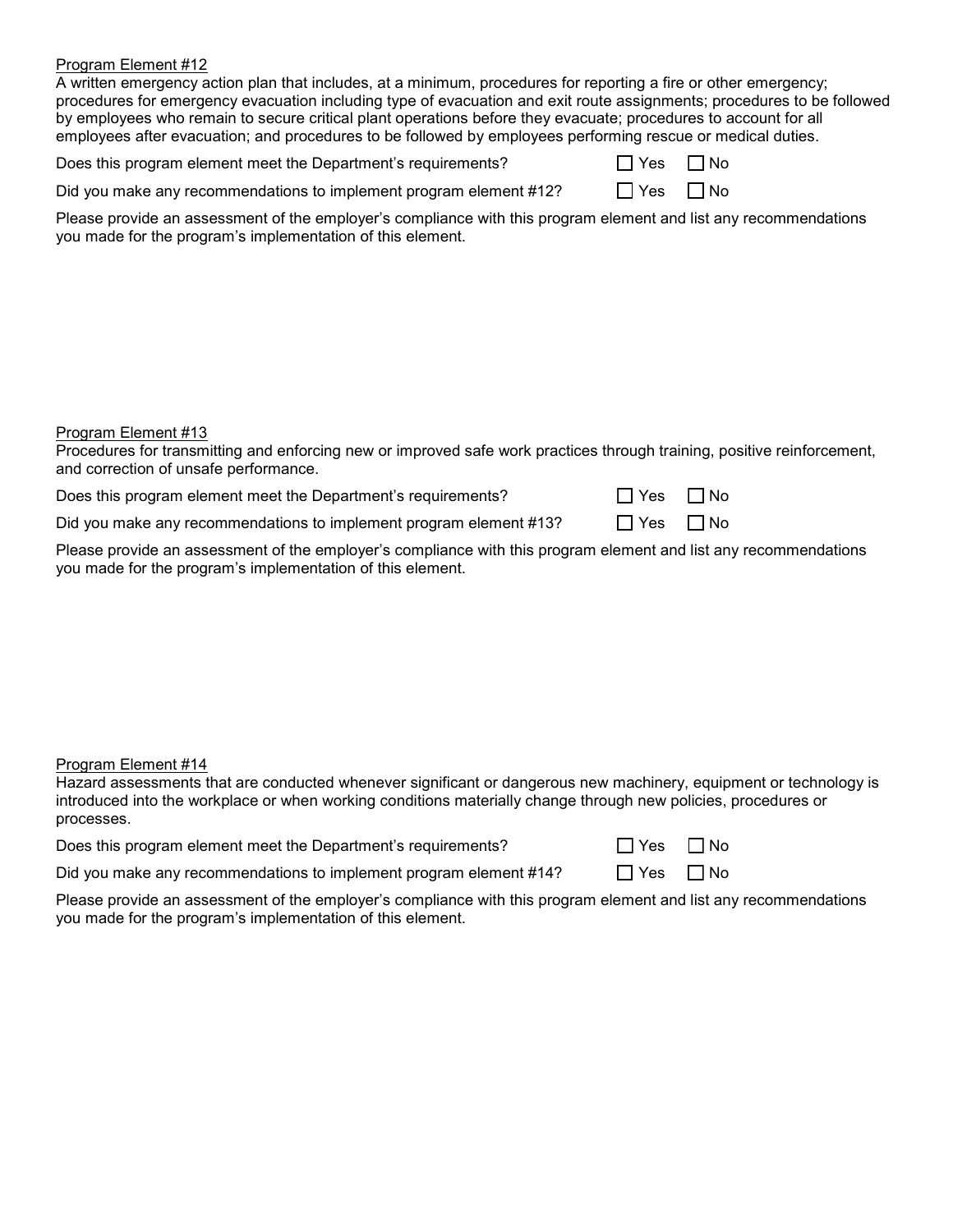## **Section G: Additional Elements**

Summarize any additional program elements the employer has implemented which were not reported above. Provide a brief assessment of the program element(s) and list any recommendations you made for the implementation of such program element(s).

## **Section H: Additional Evaluation Services**

Did you provide other services, training or materials to this employer?

Date of Services: Briefly outline the additional evaluation services you provided to this employer.

## **Section I: Opening and Closing**

The Specialist must conduct an opening conference with the employer and employee representatives, including the recognized representative of each collective bargaining unit, where applicable, to discuss (i) how they will conduct the Evaluation(s); and (ii) what records and information they need to perform the Evaluation. The Specialist must hold a closing conference with the employer and employee representatives, including the recognized representative of each collective bargaining unit, where applicable, to discuss the findings and recommendations for implementation of the WSLPIP.

Date of Opening Conference

Number of people in attendance Who attended the Opening Conference? Describe their responsibilities in monitoring the Program.

Date of Closing Conference

Number of people in attendance Who attended the Closing Conference? Describe their responsibilities in monitoring the Program.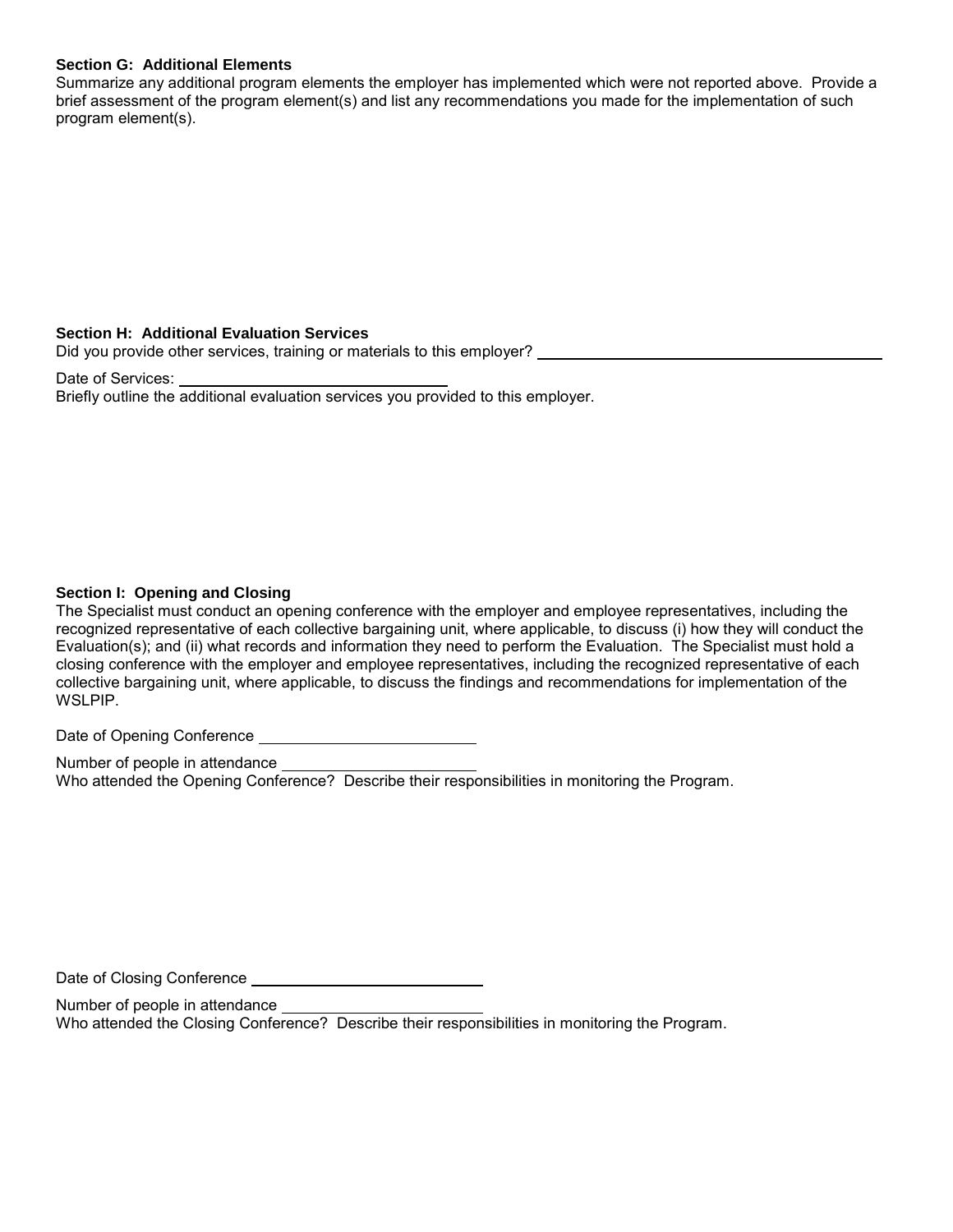# **Section J: Review of Company Records**

What records did you review to determine the status of the employer WSLPIP?

Provide an analysis of the historical loss and claim data for this employer for the purpose of exposing trends in claims and losses and identifying specific areas of risk.